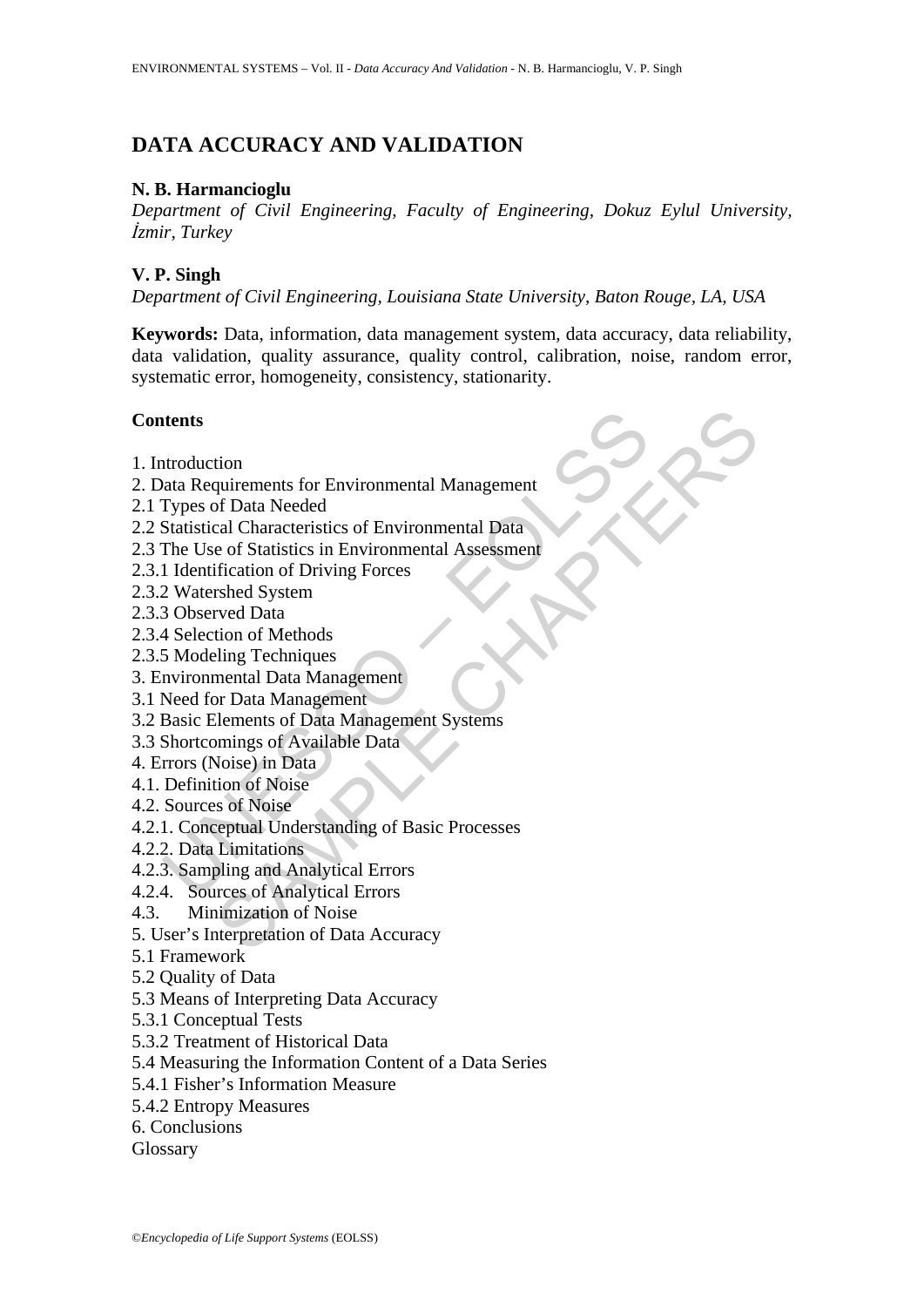Bibliography Biographical Sketches

#### **Summary**

Recently, recognition of the gap between information provided by available data and that required for environmental management has brought focus to current monitoring systems, databases, data validation and data use. Accordingly, major efforts have been initiated at regional and international levels to improve the status of existing information systems. The purpose of these efforts is to ensure that the data made available to users are accurate and reliable.

there of steps comprising data acquisition, processing and the ever-<br>preparation of operational and design data. Each of these steps<br>eval of the required information and has an impact on the qualit<br>processed. Thus, all of steps comprising data acquisition, processing and the eventual data anal<br>steps comprising data acquisition, processing and the eventual data anal<br>tion of operational and design data. Each of these steps contributes to<br>the Data are transferred into information via a data management system that involves a number of steps comprising data acquisition, processing and the eventual data analyses for preparation of operational and design data. Each of these steps contributes to the retrieval of the required information and has an impact on the quality of data collected and processed. Thus, all of these steps must be efficient to maximize data utility and reliability, meaning that quality controls (QC) should be realized at each step. In particular, it is necessary that collected data are validated before they are disseminated to users. The users themselves can apply a number of checks to test whether the data are representative of the environment before they use them as a basis for their operational and design decisions.

To comply with the requirements imposed on current information systems, this article focuses on problems associated with data accuracy and reliability and discusses possible means of validating available data. Shortcomings of current environmental data are described within the framework of a data management system. Data validation is considered within the scope of both the data processing activities and the user's final check for representativeness of data.

### **1. Introduction**

Agenda 21 of UNCED (United Nations Conference on Environment and Development, Rio de Janeiro, 1992) has officially stated the new outlook towards environmental management, namely that the environment should be managed by an integrated approach in respect of sustainability. It was further emphasized in Agenda 21 that effective management relies essentially on reliable, accurate, and adequate information on how the environment behaves under natural and man-made impacts. Chapter 40 of Agenda 21 on Information for Decision-Making focuses particularly on **informed decision-making** for environmental management and stresses the **need to ensure that decisions are based increasingly on sound information**.

On the other hand, Agenda 21 and several other international documents and reports have also recognized that current systems of information production, that is, data management systems, do not fulfill the requirements of environmental management and decision-making. In view of the rapidly growing environmental problems, it is often found that our data management systems experience a declining trend at a time when informational support is needed the most. There is a significant gap between information needs on environment and information produced by current systems of data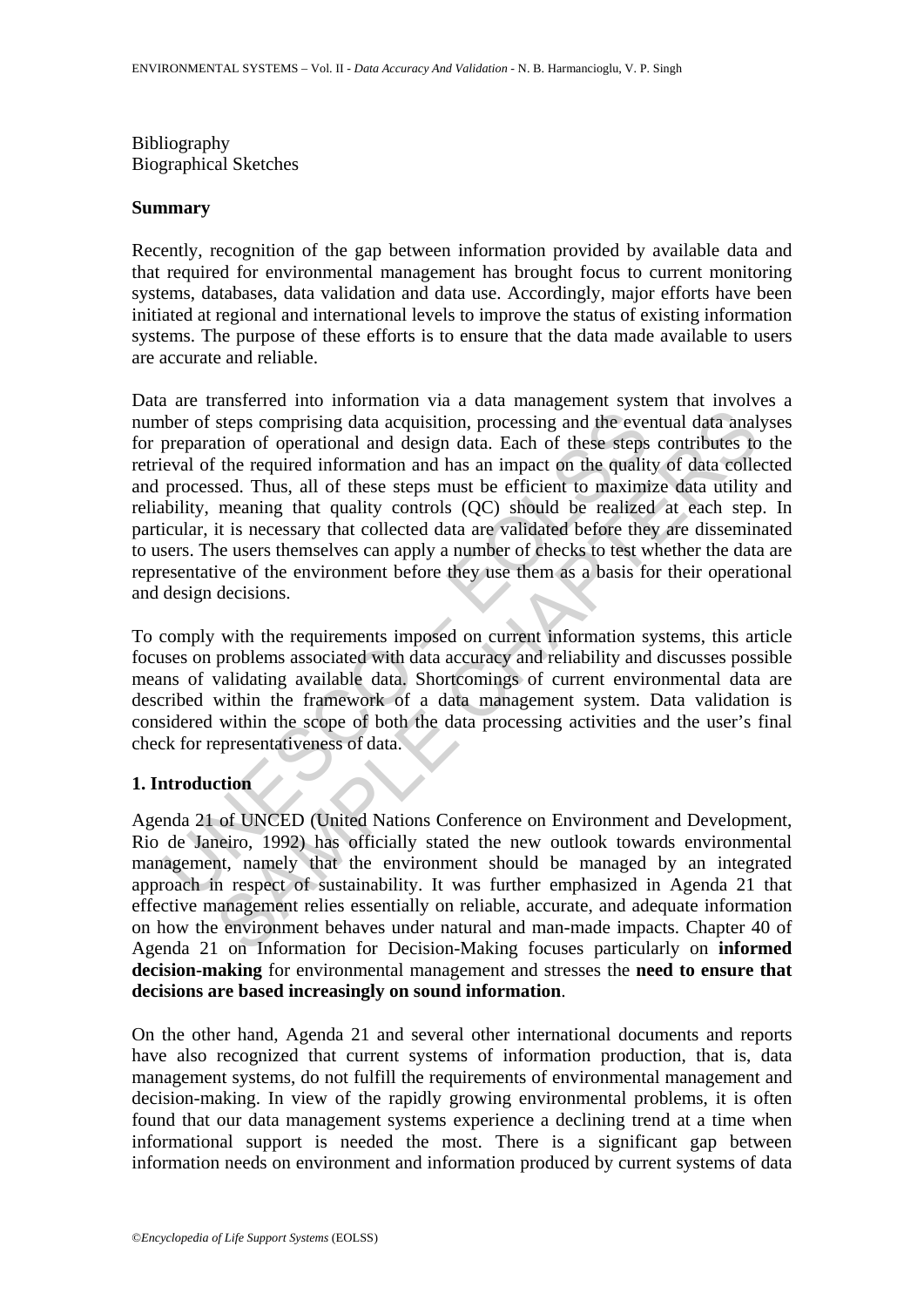collection and management. The presence of this gap contradicts the nature of the Information Age we live in.

Recognition of the gap between information provided by available data and that required for environmental management has brought focus to current monitoring systems, databases, data validation and data use. Accordingly, major efforts have been initiated at regional and international levels to improve the status of existing information systems. The purpose of these efforts is to ensure that the data made available to users are accurate and reliable.

Data are transferred into information via a data management system that involves a number of steps comprising data acquisition, processing and the eventual data analyses for preparation of operational and design data. Each of these steps contributes to the retrieval of the required information and has an impact on the quality of data collected and processed. Thus, all of these steps must be efficient to maximize data utility and reliability, meaning that quality controls (QC) should be realized at each step. In particular, it is necessary that collected data are validated before they are disseminated to users. The users themselves can apply a number of checks to test whether the data are representative of the environment before they use them as a basis for their operational and design decisions.

eval of the required information and has an impact on the quality<br>processed. Thus, all of these steps must be efficient to maximi<br>bility, meaning that quality controls (QC) should be realized<br>cicular, it is necessary that The required information and has an impact on the quality of data collection. Thus, all of these steps must be efficient to maximize data utility meaning that quality ortrods  $(QC)$  should be realized at each step of the m Despite the above requirements, each step of a data management system is subject to numerous uncertainties and difficulties so that shortcomings are often encountered in available data. These shortcomings relate to the reliability, accuracy, completeness (missing values), homogeneity, length of record and spatial extent of data. There are often no measurements of sampling error indicated along with available data. In particular, data validation is often poorly achieved. The result is that the eventual information produced is of poor quality, imprecise and unreliable. Decisions based on such information are prone to significant errors such that management of the environment cannot be realized in an efficient and cost-effective manner.

To comply with the requirements imposed on current information systems, this article focuses on problems associated with data accuracy and reliability and discusses possible means of validating available data. Shortcomings of current environmental data are described within the framework of a data management system. Data validation is considered within the scope of both the data processing activities and the user's final check for representativeness of data.

# **2. Data Requirements for Environmental Management**

# **2.1 Types of Data Needed**

Substantial amounts of data already exist on various processes occurring in the natural environment. However, the mode of adoption of integrated approaches for sustainable development of the environment has certainly changed information expectations and, hence, the types and the amounts of data needed. Now, more and different types of data have to be collected to describe the status and trends of the ecosystem, natural resources, pollution, and socioeconomic variables. As current environmental problems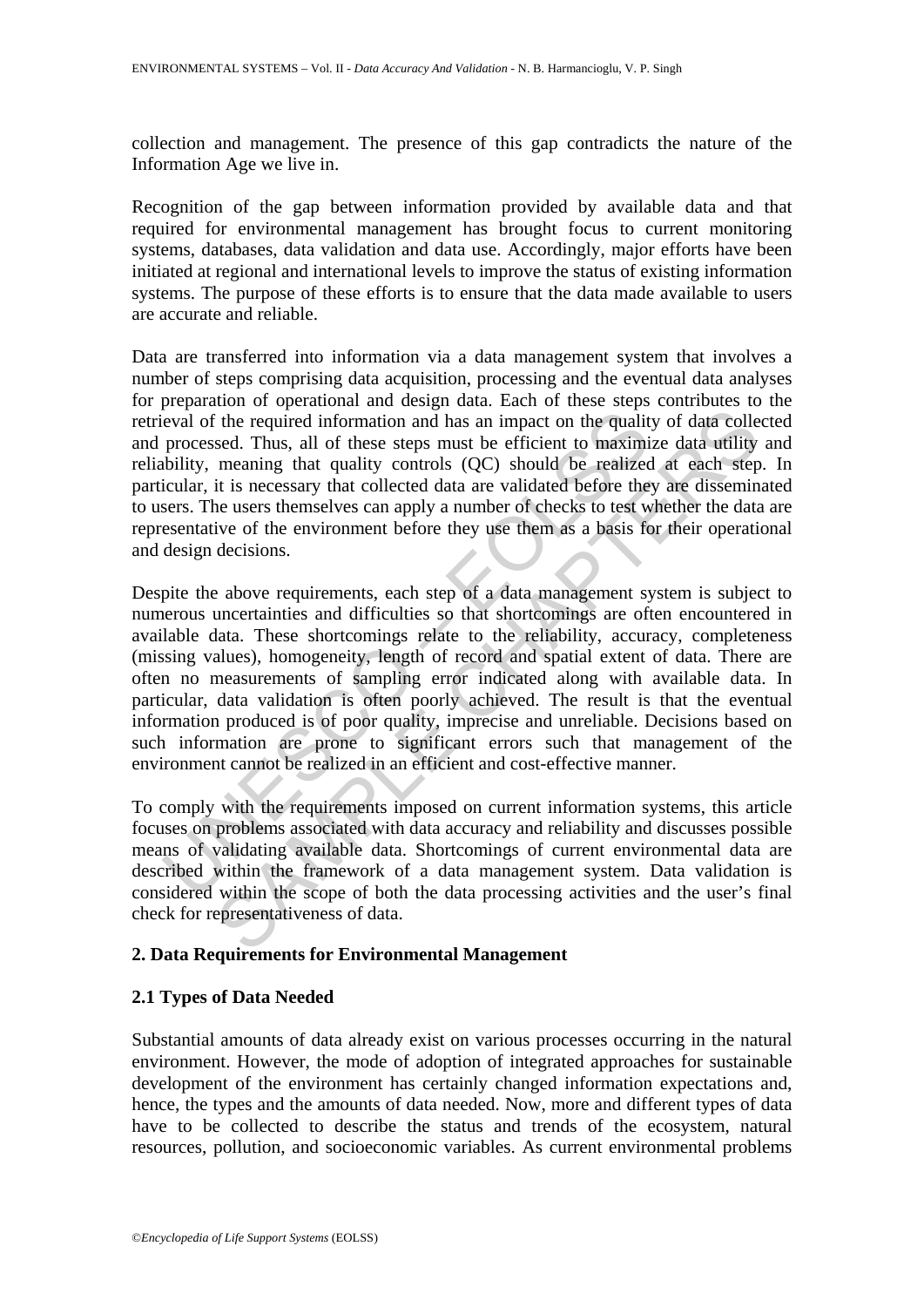extend to freshwater (both surface and groundwater), land resources, coastal zones, urban air, desertification, soil degradation, biodiversity, and other habitats, data are required on all these media so that such problems can be assessed and managed.

ironmental data should include a wide variety of variables to provase sources of pollutants, accidental spills, irrigation return flows, s, status of estuarine and coastal ecosystems. Such data essentiated on the natural e and data should include a wide variety of variables to provide information<br>trad data should include a wide variety of variables to provide informatio<br>res of pollutants, accidental spills, irrigation return flows, eutrophic Considering freshwaters, conventional water resources information systems comprise hydrological and meteorological data on such processes as precipitation (rainfall, snow), river levels and flows, lake and reservoir levels, groundwater levels, sediment concentrations and loads in rivers, evapotranspiration, and water quality (physical, chemical, and bacteriological variables) of surface and groundwater. On the other hand, freshwaters are now considered a part of the environmental continuum comprising air, soil and water components that are interactive in complex ways. Thus, there is now a need to collect data on the wider environment to include watershed characteristics such as vegetation patterns, soil moisture, topography, climate, and aquifer characteristics. Environmental data should include a wide variety of variables to provide information on diffuse sources of pollutants, accidental spills, irrigation return flows, eutrophication of lakes, status of estuarine and coastal ecosystems. Such data essentially reflect human impact on the natural environment. In a similar vein, data are also needed to describe water use by man, i.e., the volumes of water required for domestic, industrial and agricultural use, and characteristics of rivers related to catchment area uses such as recreation, navigation and fishery habitats.

It is clear from the above that the types of data required to produce information on the environment are highly varied. In addition, these data should reflect the true nature of the environment. Environmental processes are, by nature, heterogeneous, dynamic, nonlinear and anisotropic. They are marked by spatial variability as well as temporal variability. Accordingly, collected data should reflect these characteristics of the environment along with the spatial and temporal variability of environmental processes to be representative of nature.

# **2.2 Statistical Characteristics of Environmental Data**

Information conveyed by data may be presented in the form of plots or tabulated data. On the other hand, statistics are used to express the data in a summary form to describe either the status or the changing conditions (trends) of an environmental process.

The statistical information that available data provide include:

- (a) mean values (annual, monthly, seasonal or daily);
- (b) extreme values (maxima and minima) and selected percentiles;
- (c) measures of variability (standard deviation, variance or coefficient of variance);
- (d) continuous records such as flow hydrographs;
- (e) trends (spatial and/or temporal);
- (f) periodic fluctuations;
- (g) auto-correlation.

Each of above properties needs different data analysis techniques so that it can be reliably described. Such techniques are further classified according to their suitability to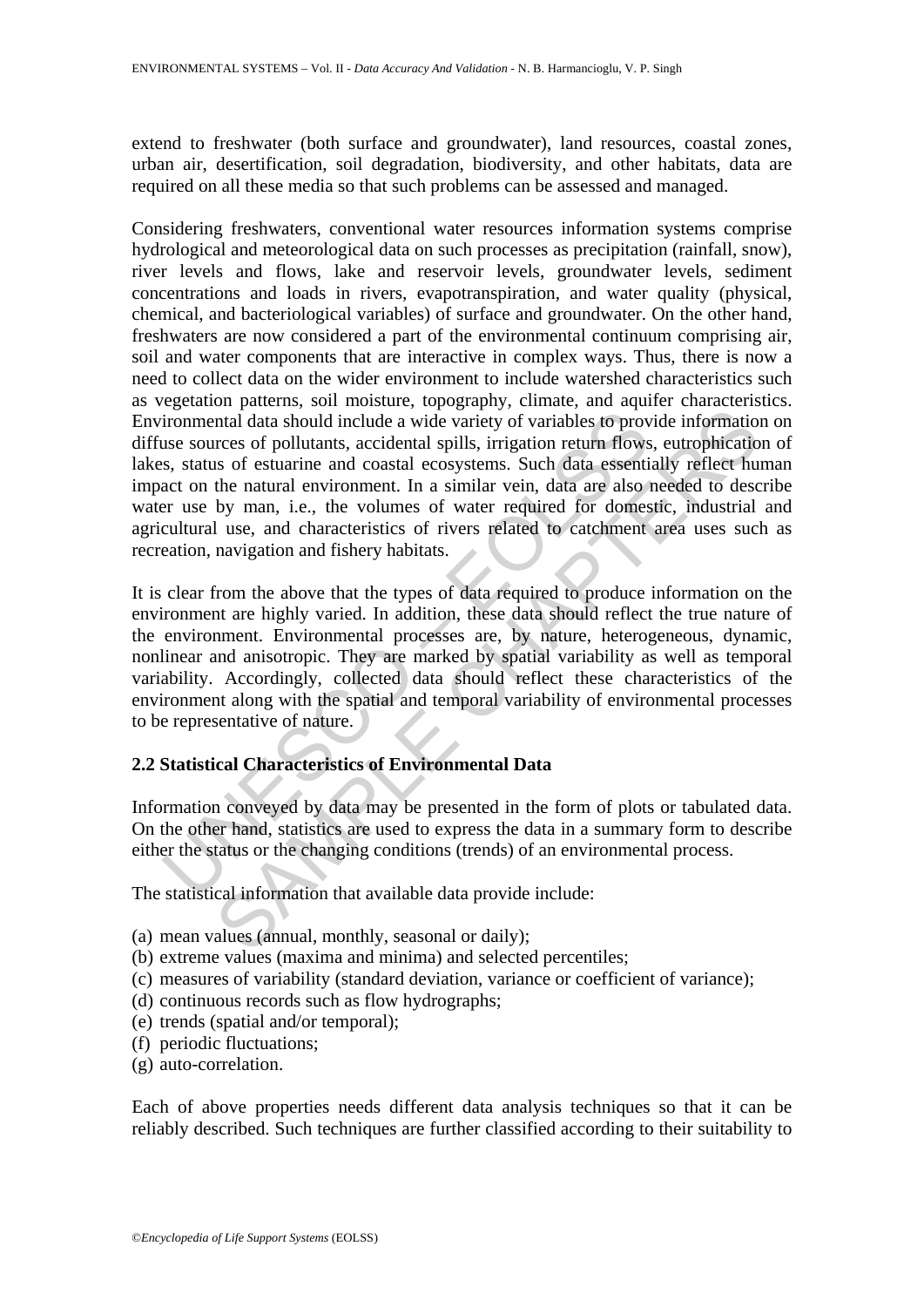the nature of available data. Some methodologies require regularly collected data; whereas some can better adapt to sporadically (irregularly) observed data series.

Environmental processes may be analyzed as univariate series in the form of either time series (as a function of time) or as line series (as a function of distance) when one of the dimensions, time or space, is kept constant. However, information is often needed on both the temporal and spatial distribution of such processes so that one has to consult to multivariate analysis techniques for a full understanding of how they evolve over time and space. In this sense, rainfall and runoff data are probably the least problematic as they are regularly observed within a systematically operated network. Water quality data, on the other hand, pose significant difficulties in multivariate analyses due to the monitoring practice applied.

## **2.3 The Use of Statistics in Environmental Assessment**

## **2.3.1 Identification of Driving Forces**

The Use of Statistics in Environmental Assessment<br>
1 Identification of Driving Forces<br>
ving forces provide the input to the watershed. The input can be<br>
le such as acid precipitation, both point source and non-point so<br>
ha is ed Statistics in Environmental Assessment<br>
dification of Driving Forces<br>
reces provide the input to the watershed. The input can be natural, or n<br>
as acid precipitation, both point source and non-point source, such as<br> Driving forces provide the input to the watershed. The input can be natural, or manmade such as acid precipitation, both point source and non-point source, such as waste discharge from an industry, city sewage water, agricultural pollution due to chemical fertilization, etc. The data expressing the driving forces must be checked for quality, trend, completeness, homogeneity or consistency. Frequently, there are gaps in the data, and they must be filled in. Mass curves are used for checking the homogeneity or consistency of data. Normal ratio method, inverse distance squared method, and correlation method are among the methods for filling in missing values. Entropy method is also used for this purpose. The data must also be checked for their errors, representativeness, and sampling strategy. All data are not collected at the same temporal frequency. Some are collected more frequently than others. The question then arises: How to transform them to the same base frequency without undue loss of information. Statistics help accomplish this objective. Statistical methods for trend detection are employed if data occur with persistence.

# **2.3.2 Watershed System**

When dealing with a watershed, soil, vegetation, land use, morphology and geology must be known or specified. These characteristics influence pollutant transport and storage within the watershed. A complicated specification of these characteristics is their spatial variability. Statistics aid in characterizing this variability. Furthermore, statistics help classify basins based on similarity and homogeneity measures. These latter measures are useful when transposing results from one watershed to another. Here, the correlation methods and kriging are helpful.

# **2.3.3 Observed Data**

Once a monitoring network has produced some data, these data are analyzed for information extraction. Using these data, the network design is checked for optimality. In other words, if sampling frequencies in space and time are acceptable and are in accord with the design objectives, and the cost of data collection is not prohibitively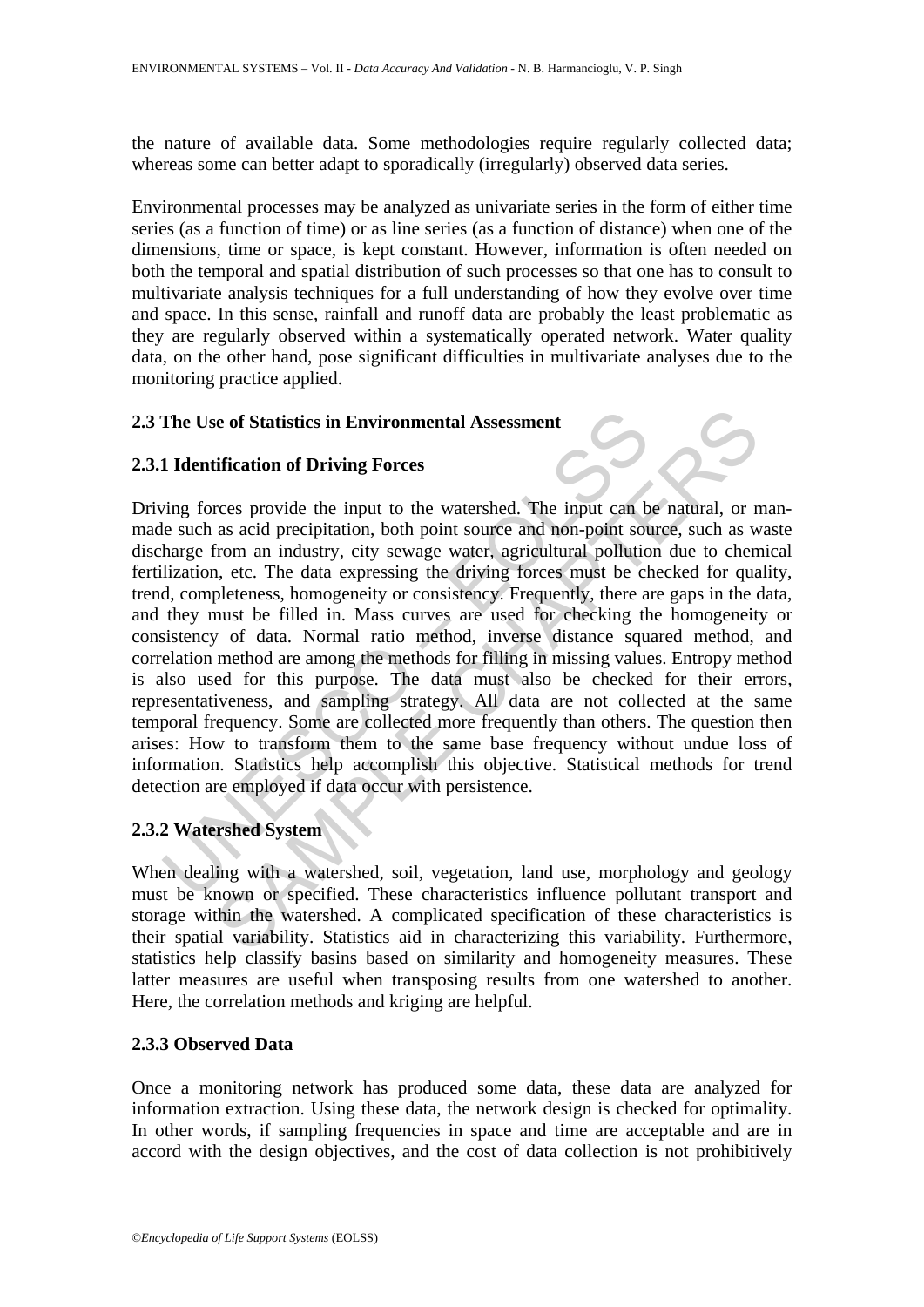large, then the designed network is satisfactory. To that end, entropy and correlation methods are employed. Other statistical measures, such as spectral methods and information content, can also be used.

# **2.3.4 Selection of Methods**

Statistics give criteria to check robustness of methods and then predicate the basis for selection of suitable models. The criteria most frequently employed are bias, root-meansquare error, and coefficient of efficiency. The first two are added to define a robustness criterion.

# **2.3.5 Modeling Techniques**

Environmental data are essential for environmental management as well as for model building, calibration, verification and real-time application. Data requirements of different models are, however, different since these models are intended for different purposes. On the other hand, depending on the availability of the type and quality of data, different types of models are developed. Thus, data and models are interdependent.

ironmental data are essential for environmental management as<br>ding, calibration, verification and real-time application. Data<br>rent models are, however, different since these models are into<br>oses. On the other hand, dependi ntal data are essential for environmental management as well as for m<br>calibration, verification and real-time application. Data requirements<br>onoles are however, different since these models are intended for different<br>on th In practice, two criteria can be distinguished by which models and their data requirements are identified: (1) spatial and temporal resolution, and (2) level of analysis. Two broad categories of temporal resolution include **continuous** and **discrete**, and those of spatial resolution include **lumped** and **distributed** (or spatially continuous) types. The level of analysis is determined by the amount and resolution of the data available (both quantity and quality) on one hand and by the purpose of the assessment and availability of resources on the other.

# **3. Environmental Data Management**

# **3.1 Need for Data Management**

Data availability is not a sufficient condition to produce the required information about environment. It is the utility or usefulness of data that contributes to production of information. In the past, the primary concern was to conceive what available data showed about prevailing conditions of the environment. The question nowadays is whether the available data convey the expected information.

Data collection systems have indeed become sophisticated with new methods and technologies. However, when it comes to utilizing collected data, no matter how numerous they may be, one often finds that available samples fail to meet specific data requirements foreseen for the solution of a certain problem. In this case, the data lack utility and cannot be transferred into the required information. This is one of the reasons why data systems must be managed; that is, data management is required to produce an efficient information system where data utility is maximized.

Another aspect of the problem lies in cost considerations. Data collection and dissemination are costly procedures; they require significant investments that have to be amortized by versatile uses of data. Even in the developed countries, a data collection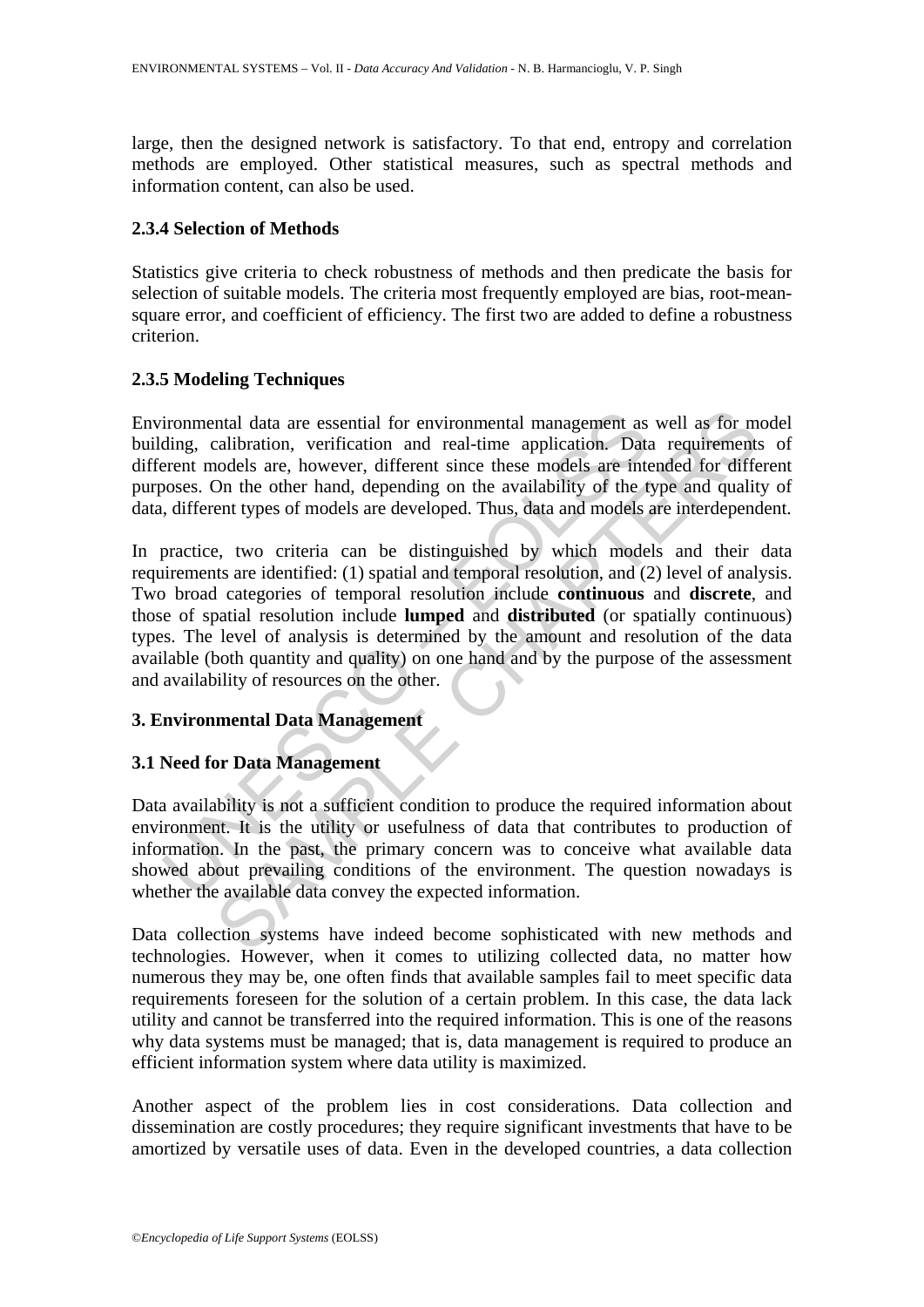system has to be realized under the constraints of limited financial sources, sampling and analysis facilities, and manpower. If the output of this system, or the data, do not fulfill information expectations, the investment made on the system cannot be amortized so that the result will inevitably be economic loss.

Cost considerations do not only relate to costs of monitoring; they are also reflected in the eventual decision-making process. If available data produce the required information, decisions are made more accurately, and the smaller the chances are of under-design and over-design. Proper decisions minimize economic losses and lead to an overall increase in the benefit/cost ratio. Thus, a data collection system has to be cost-effective and efficient to avoid economic losses both in the monitoring system itself and in the eventual design based on the information produced by this system.



Figure 1. Basic steps in environmental data management.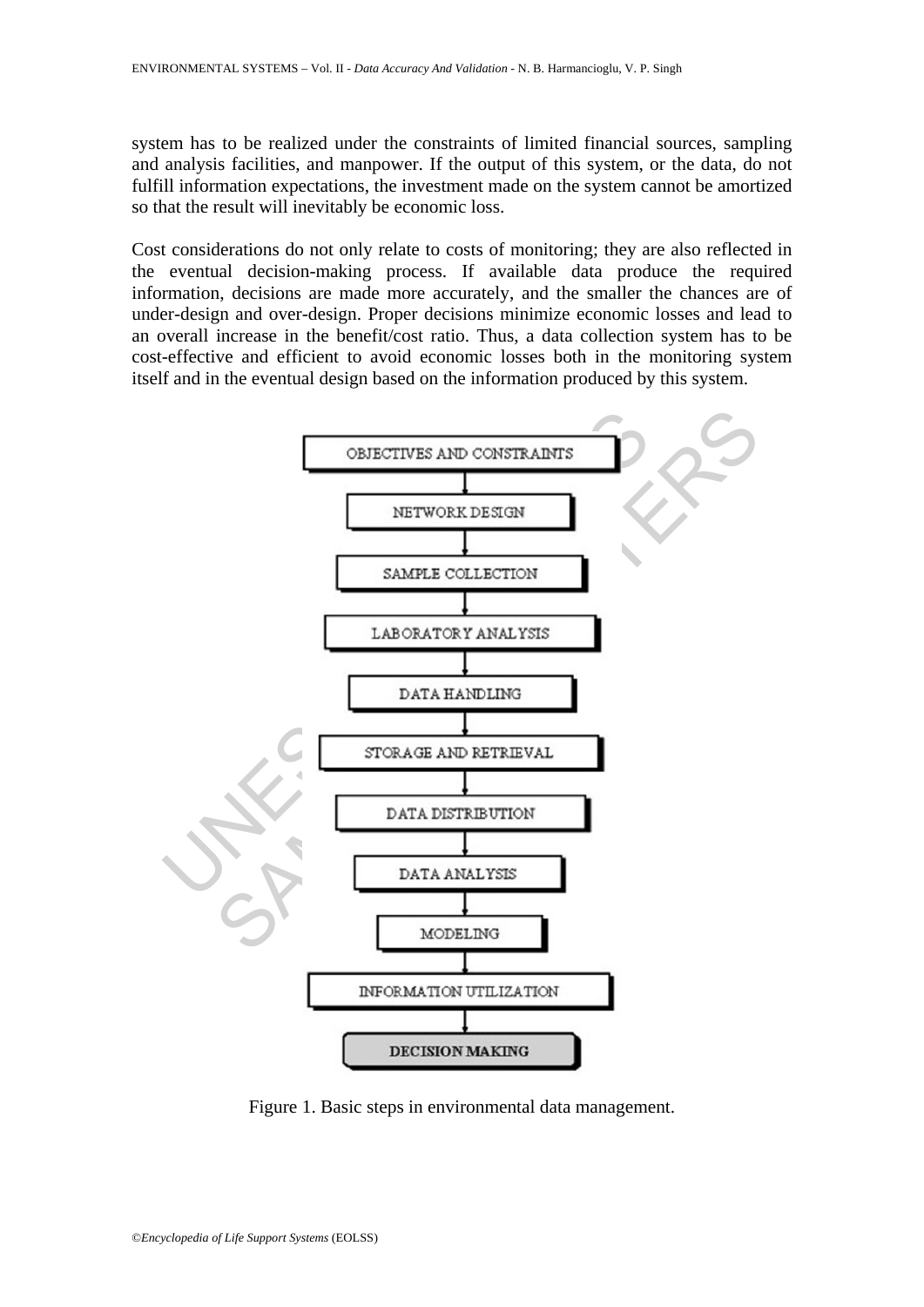The transfer of data into information involves several activities in sequence as summarized in Figure 1. Each of these activities contributes to retrieval of the required information. Thus, all of these steps must be efficient to maximize data utility and reliability. To respect the condition of cost-effectiveness, again each step has to be economically optimized. Thus, these activities have to be managed to ensure the efficiency and cost-effectiveness of the whole information system. At present, a further requirement is imposed on data management systems, namely that they should be evaluated via integrated approaches.

- -
- -
- -

TO ACCESS ALL THE **29 PAGES** OF THIS CHAPTER, Visit: http://www.eolss.net/Eolss-sampleAllChapter.aspx

#### **Bibliography**

Clark M. J. R. and Whitfield P. H. (1994). Conflicting perspectives about detection limits and about the censoring of environmental data, *Water Resources Bulletin* **30**(6), 1063–1079. [This work discusses QA/QC procedures for validation of environmental data and describes sources of random and systematic errors in data.]

TO ACCESS ALL THE 29 PAGES OF THIS CHA<br>Visit: http://www.eolss.net/Eolss-sampleAllChapte<br>iography<br>tiography<br>moring of environmental data, *Water Resources Bulletin* 30(6), 1063–1079.<br>Dioring of environmental data, *Water R* Finlayson B. L. and McMahon T. A. (1995). Understanding river hydrology. *Environmental Hydrology* **15** (ed. V. P. Singh), pp. 107–135. Dordrecht: Kluwer Academic Publishers, Water Science and Technology Library, Vol. 15. [This chapter addresses data validation and assessment of errors in runoff data records.]

Harmancioglu N. B. Fistikoglu O., Ozkul S. D., Singh V. P., and Alpaslan, M. N. (1999). *Water Quality Monitoring Network Design* 290 pp. Dordrecht: Kluwer Academic Publishers, Water Science and Technology Library, Vol. **33**. [This presents basic guidelines to be applied in water quality monitoring network assessment and redesign.]

Harmancioglu N. B., Singh V. P., and Alpaslan M. N., eds. (1998). *Environmental Data Management*, 298 pp. Dordrecht: Kluwer Academic Publishers, Water Science and Technology Library, Vol. **27**. [This book focuses on all activities involved in a data management system for transfer of data into information.]

CO ACCESS ALL THE 29 PAGES OF THIS CHAPTER,<br>
Visit: http://www.colss.net/Eolss-sampleAllChapter.aspx<br>
2. and Whitfield P. H. (1994). Conflicting perspectives about detection limits and about<br>
environmental data, *Water Re* Harmancioglu N. B., Alpaslan M. N., Ozkul S. D., and Singh V. P., eds. (1997). *Integrated Approach to Environmental Data Management Systems*, 546 pp. Dordrecht: Kluwer Academic Publishers, NATO ASI Series, 2. Environment, Vol. **31**. [This presents the outcomes of a NATO Advanced Research Workshop, which address all aspects of a data management system for purposes of integration in environmental data management on an international and multidisciplinary basis.]

Singh V. P., ed. (1995). *Environmental Hydrology*, 479 pp. Dordrecht: Kluwer Academic Publishers, Water Science and Technology Library, Vol. **15**. [This book discusses a unified approach to the role of hydrology in environmental planning and management, focusing on data requirements for environmental management, data analysis and modeling.]

Timmerman J. G., Gardner M. J., and Ravenscraft J. E. (1996). *Quality Assurance*, 119 pp. Lelystad: UN/ECE Task Force on Monitoring and Assessment, Vol. **4**, RIZA Report No. 95-067. [This report presents an exhaustive survey of sources of noise in data and their treatment with a focus on QA/QC aspects.]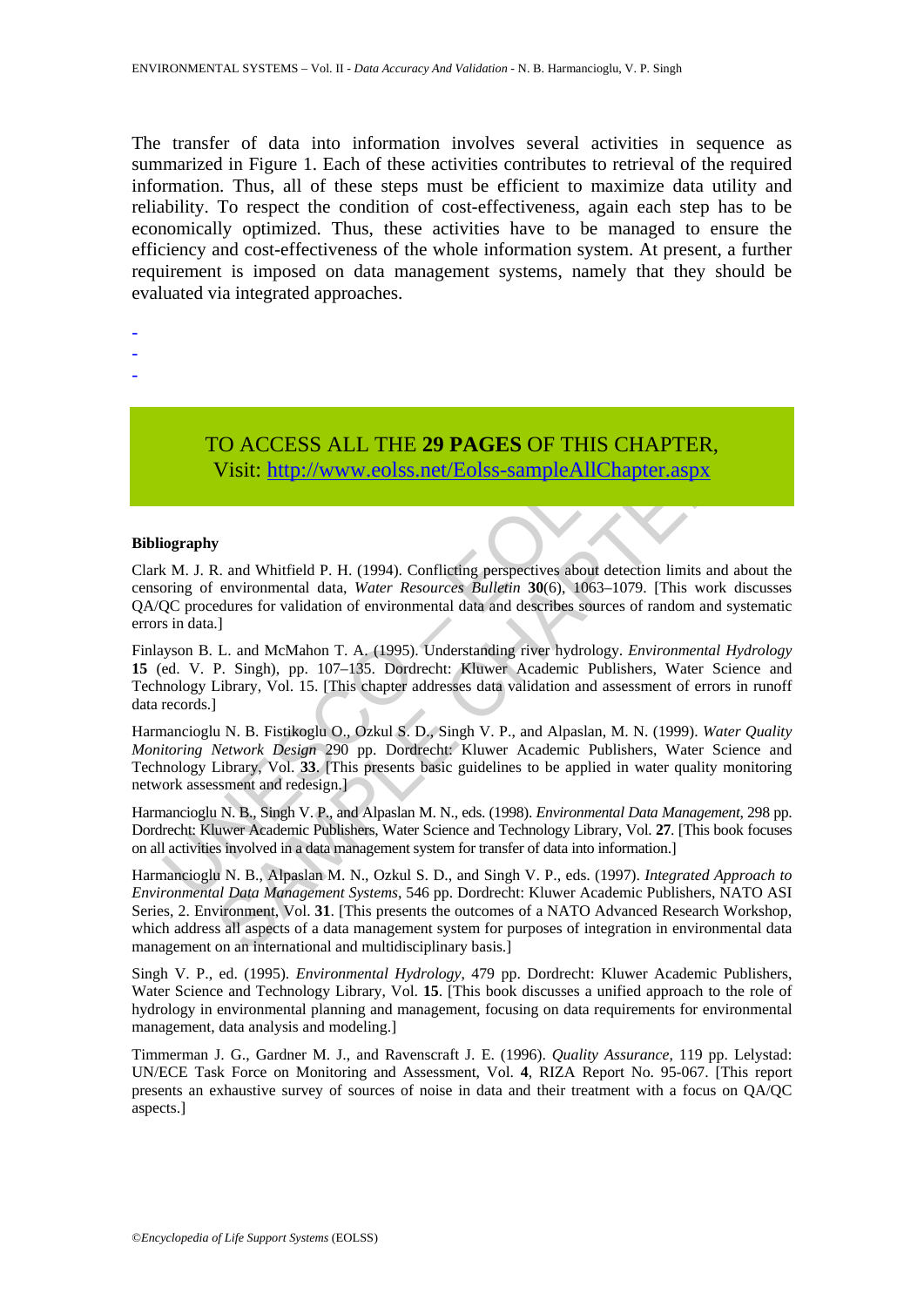UN (1992). *Agenda 21: Programme of Action for Sustainable Development*, *Chapter 40 on Information for Decision-Making*. New York: United Nations. [This focuses on data requirements for informed decision-making in environmental management in the 21st Century.]

WMO/UNESCO (1991). *Report on Water Resources Assessment*, 65 pp. Oxford: Words and Publications. [This report delineates data needs for decision-making in environmental management.]

Yevjevich, V. (1972). *Probability and Statistics in Hydrology*, 302 pp. Fort Collins: Water Resources Publications. [This book provides information on data characteristics and statistical methods for detection and correction of errors in data.]

#### **Biographical Sketches**

ology and water resources in 1981. She was promoted to associate protessors<br>Sesorship in 1992 at DEU Faculty of Engineering. Currently, she is the he clogy and Water Resources Division of the same faculty. Dr Harmancioglu<br> d water resources in 1981. She was promoted to associate professorship in 1992 and DE and Talmatic particle in the SMR and Water Resources Division of the same faculty. Dr Harmancioglu spent a year between  $\text{H}^*$ Haptard **Nilgun B. Harmancioglu** is a professor of hydrology and water resources, teaching and carrying out research activities at Dokuz Eylul University (DEU) Faculty of Engineering since 1976. She received her B.Sc. in civil engineering in 1973, M.Sc. in water resources engineering in 1976, and her Ph.D. in hydrology and water resources in 1981. She was promoted to associate professorship in 1986 and to full professorship in 1992 at DEU Faculty of Engineering. Currently, she is the head of the Hydraulics, Hydrology and Water Resources Division of the same faculty. Dr Harmancioglu spent a year between 1980-81 in Paris, Ecole National Superieure des Mines de Paris, Centre d'Informatique Geologique, Laboratoire d'Hydrogeologie Mathematique for post-doctoral studies on optimum design of hydrometric data collection networks. Between 1984-86, she worked as a research associate in Washington, D.C., the George Washington University, School of Engineering and Applied Science, International Water Resources Institute. There she carried out a research project on monitoring and evaluation of water quality data and another project funded by NSF on precipitation-runoff modeling. Dr. Harmancioglu's basic areas of research are water resources planning and management, simulation of hydrologic processes, design of hydrologic data collection systems, erosion control, environmental data management, and information theory as applied to water resources. Currently, she is involved with studies on design of water quality monitoring networks, GIS applications in water and land resources, hydrometric data banks, identification of non-point source pollution, and watershed modeling. Dr. Harmancioglu conducted various research projects funded by DEU, TUBITAK (The Scientific and Technical Research Council of Turkey), DPT (State Planning Agency), NATO, British Council, and IWMI (International Water Management Institute). She is currently a member of such international organizations as AGU, AWRA, EWRA, IAEH, IAHS, and IWA, NYAS. She is a life-long fellow member of IAH and is currently acting as a consultant to DSI (the State Hydraulic Works) of Turkey.

**Vijay P. Singh** was born on July 15, 1946, in Agra, India. He obtained a B.S. in Engineering and Technology in 1967 from Pant College of Technology in India; an M.S. in Engineering specializing in Hydrology in 1970 from University of Guelph, Ontario, Canada; a Ph. D. in Civil Engineering with an emphasis on Hydrology and Water Resources in 1974 from Colorado State University; and a D. Sc. in Engineering in 1998 from the University of Witwatersrand, Johannesburg, South Africa. He is a registered professional engineer and a registered professional hydrologist. Currently, Professor Singh holds the Arthur K. Barton Endowed Professorship in Civil and Environmental Engineering at Louisiana State University. He has received more than 30 awards, including the Distinguished Service Award from the National Research Council of Italy in 1995; the Fulbright Scholar Award in 1997; International Man of the Year Award from the International Biographical Center in 1997; the Brij Mohan Distinguished Professor Award in 1999; the Distinguished Faculty Award in 1999; the Achievement in Academia Award in 1999 from Colorado State University College of Engineering; James M. Todd Technological Achievement in 2000 from Louisiana Engineering Society etc. He is a fellow of ASCE, AWRA, IE, IAH, ISAE, and IWRS. He has authored 9 text books, edited 25 books. He is Editor-in-Chief of Water Science and Technology Library Book Series and is a member of 9 journal editorial boards. Professor Singh serves as Senior Vice President of American Institute of Hydrology, Vice President of Indian Association of Hydrologists, and President of G. B. S. Board. Professor Singh's research interests have encompassed a wide range of topics in both surface and subsurface water hydrology, watershed hydraulics, irrigation engineering, and water quality engineering. He has extensively worked on kinematic wave modeling; hydrodynamics of surface irrigation; erosion and sediment transport in upland watersheds; point and nonpoint source water quality modeling; hydrologic modeling of ungaged watersheds; flow forecasting; areal rainfall; dam break modeling; parameter estimation for frequency distributions; multivariate stochastic analysis of hydrologic extremes; entropy modeling in hydrology; network design; landfill hydrology;